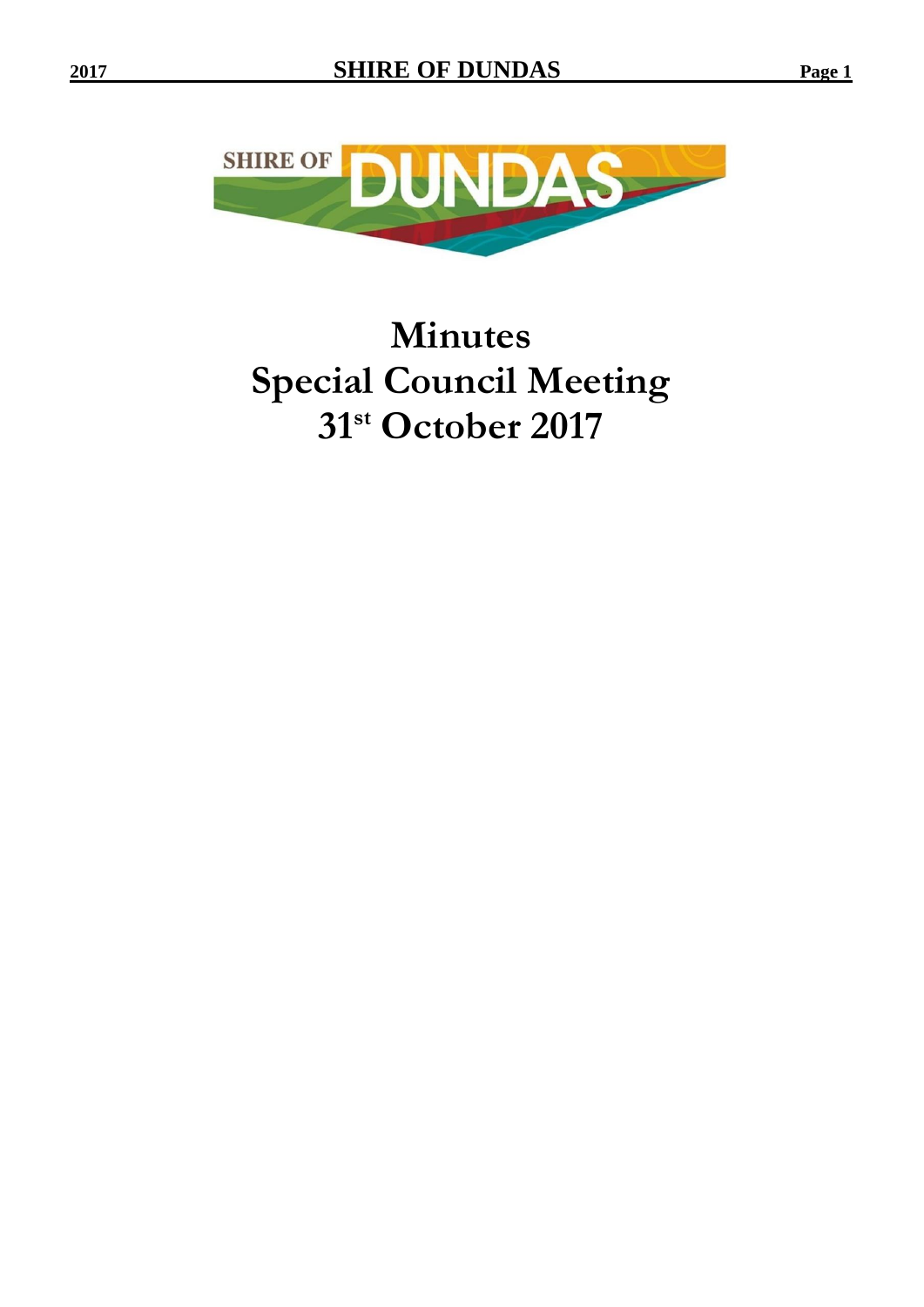MINUTES of the Special Meeting of Council held in the Council Chambers at the Shire Administration Office – Prinsep Street Norseman on the 31st October 2017 commencing at 4.00pm

# **Table of Contents**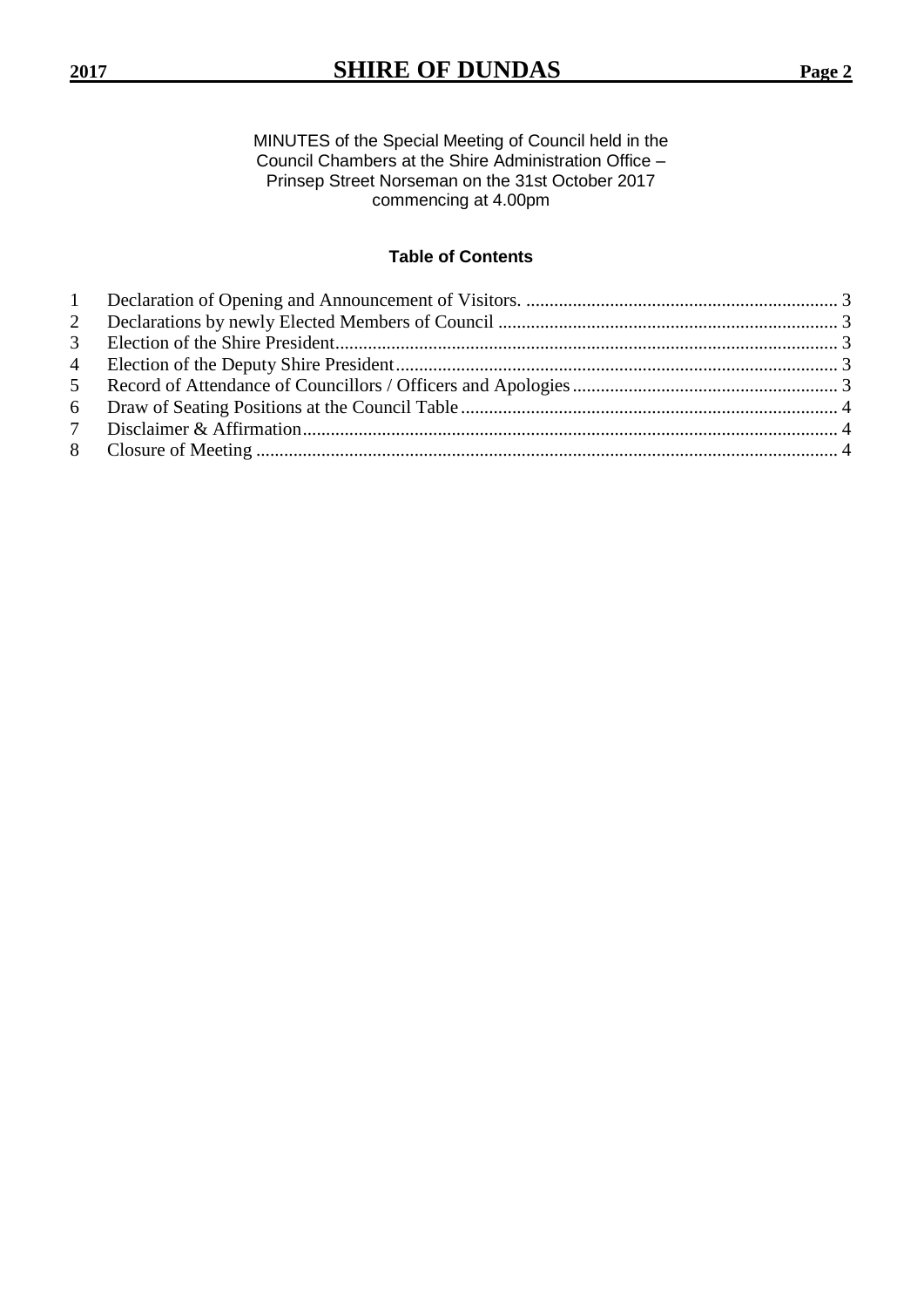## <span id="page-2-0"></span>**1 Declaration of Opening and Announcement of Visitors.**

In accordance with Schedule 2.3 (3) of the Local Government Act 1995 the CEO is to preside at this meeting until the office of Shire President is filled.

The CEO Doug Stead declared the meeting open at 4:00pm.

#### <span id="page-2-1"></span>**2 Declarations by newly Elected Members of Council**

Newly elected council members have received a copy of the Local Government (Rules of Conduct) Regulations 2007 and the Shire of Dundas Code of Conduct.

Declarations on the prescribed form (Form 7) were made verbally and signed in front of an authorised person who witnessed the making of the declaration.

# <span id="page-2-2"></span>**3 Election of the Shire President**

The position of Shire President becomes vacant after each ordinary election and Councillors need to elect a Shire President.

The election of the Shire President was conducted by the CEO in accordance with Schedule 2.3 (4) of the Act.

The CEO had received written nominations from the following:

Cr Hogan nominated Cr Bonza

There being no further nominations Cr Bonza was elected unopposed.

The Shire President Cr LG Bonza took the chair.

#### <span id="page-2-3"></span>**4 Election of the Deputy Shire President**

The position of Deputy Shire President becomes vacant after each ordinary election and Councillors need to elect a Deputy Shire President.

The election of the Deputy Shire President was conducted in accordance with Schedule 2.3 (8) of the Act.

The CEO had received written nominations from the following:

Cr Hogan nominated Cr Patupis Cr Bonza nominated Cr Patupis

There being no further nominations Cr Patupis was elected unopposed.

#### <span id="page-2-4"></span>**5 Record of Attendance of Councillors / Officers and Apologies**

| Cr LG Bonza   | <b>Shire President</b>        |
|---------------|-------------------------------|
| Cr AR Patupis | <b>Deputy Shire President</b> |
| Cr JEP Hogan  |                               |
| Cr BN Bayley  |                               |
| Cr SM Warner  |                               |
| Cr VL Wyatt   |                               |